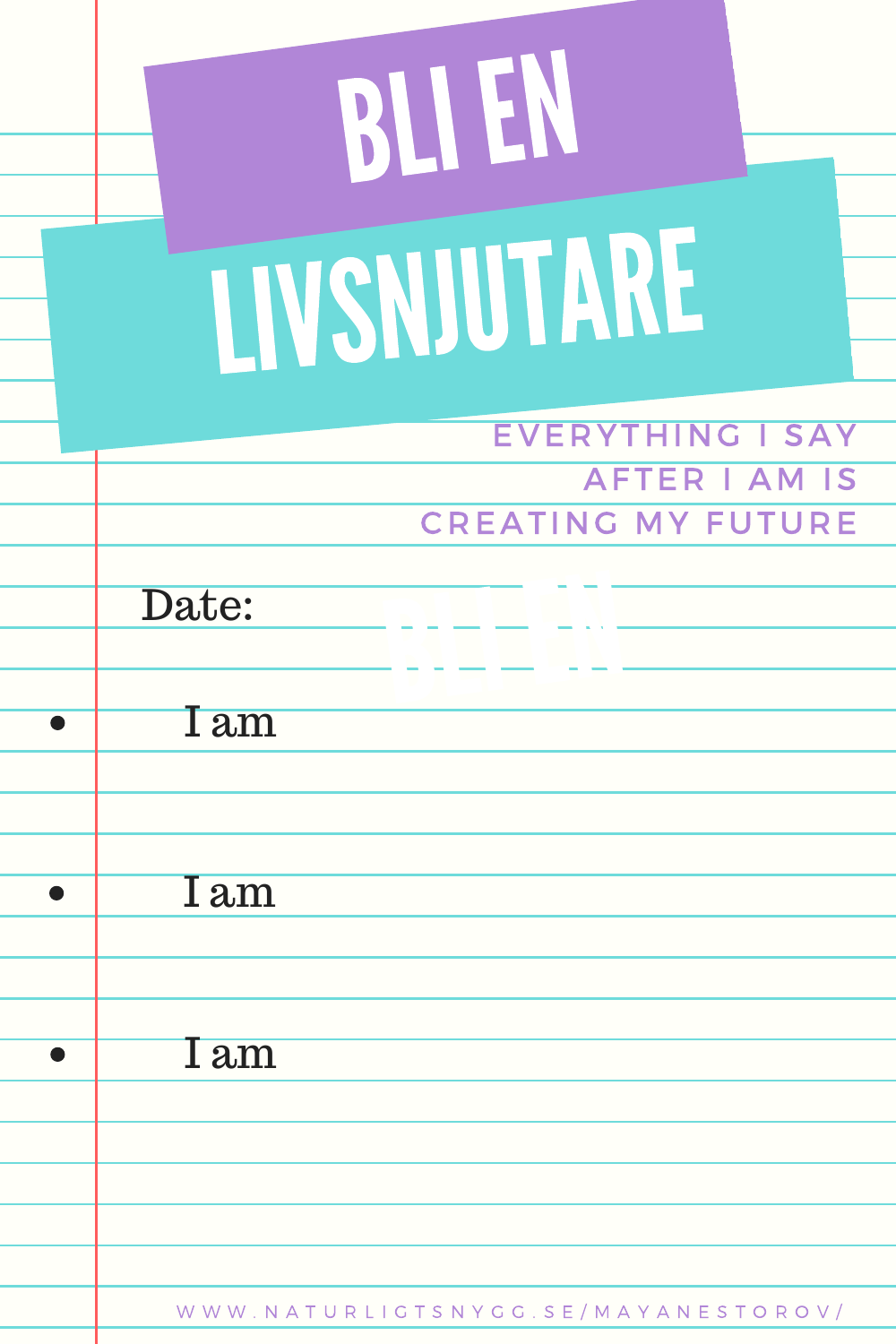| BLLEN                                           |
|-------------------------------------------------|
| LIVSNJUTARE                                     |
| <b>EVERYTHING I SAY</b><br><b>AFTER I AM IS</b> |
| <b>CREATING MY FUTURE</b>                       |
| Date                                            |
|                                                 |
| Today, i give thanks for                        |
|                                                 |
| Today, i give thanks for                        |
|                                                 |
|                                                 |
| Today, i give thanks for                        |
|                                                 |
|                                                 |
| WWW.NATURLIGTSNYGG.SE/MAYANESTOROV/             |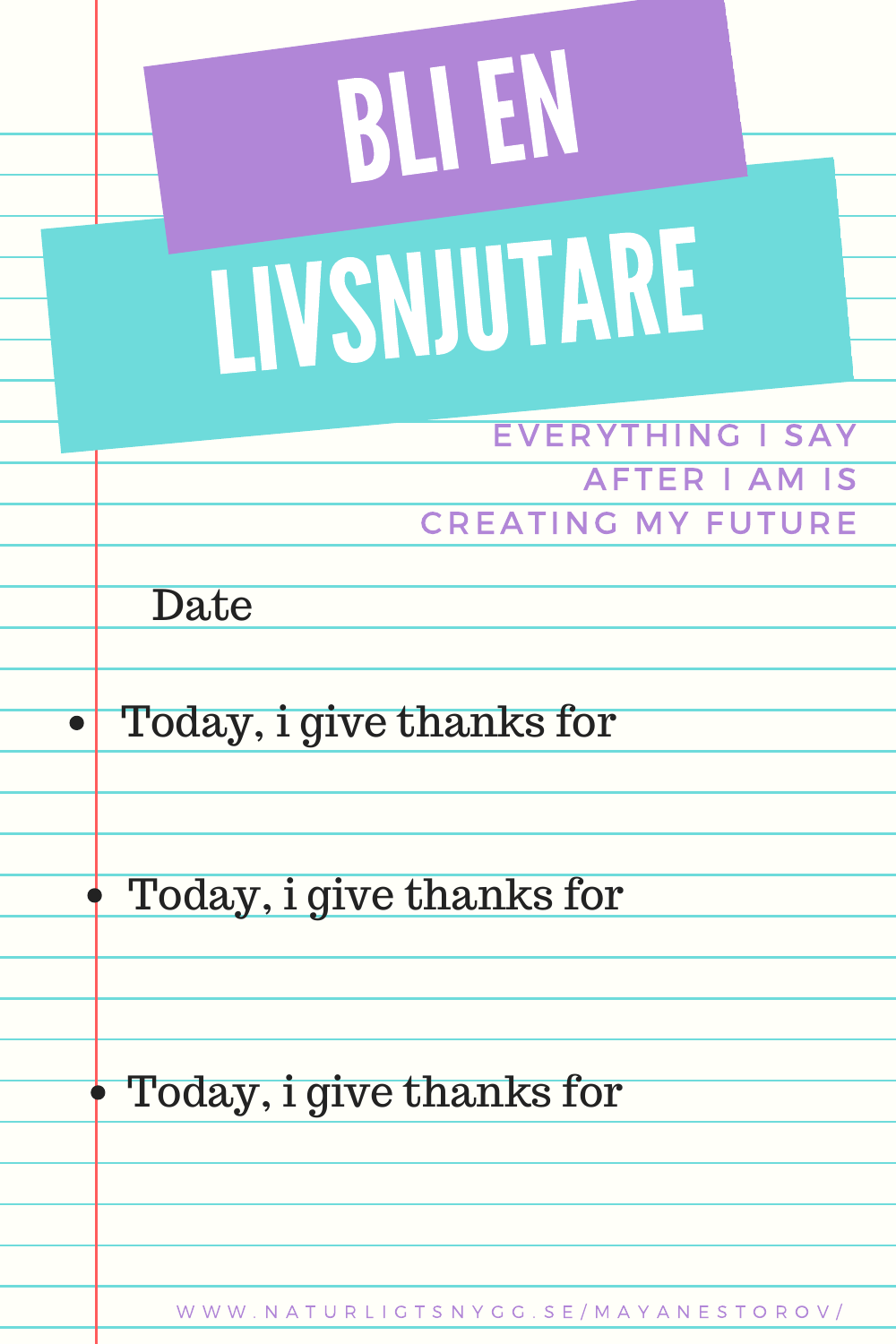| RUEN                                            |
|-------------------------------------------------|
| LIVSNUUTARE                                     |
| <b>EVERYTHING I SAY</b><br><b>AFTER I AM IS</b> |
| <b>CREATING MY FUTURE</b>                       |
| Date                                            |
|                                                 |
| I dream of                                      |
| I dream of                                      |
|                                                 |
| I dream of                                      |
|                                                 |
|                                                 |
| WWW.NATURLIGTSNYGG.SE/MAYANESTOROV/             |